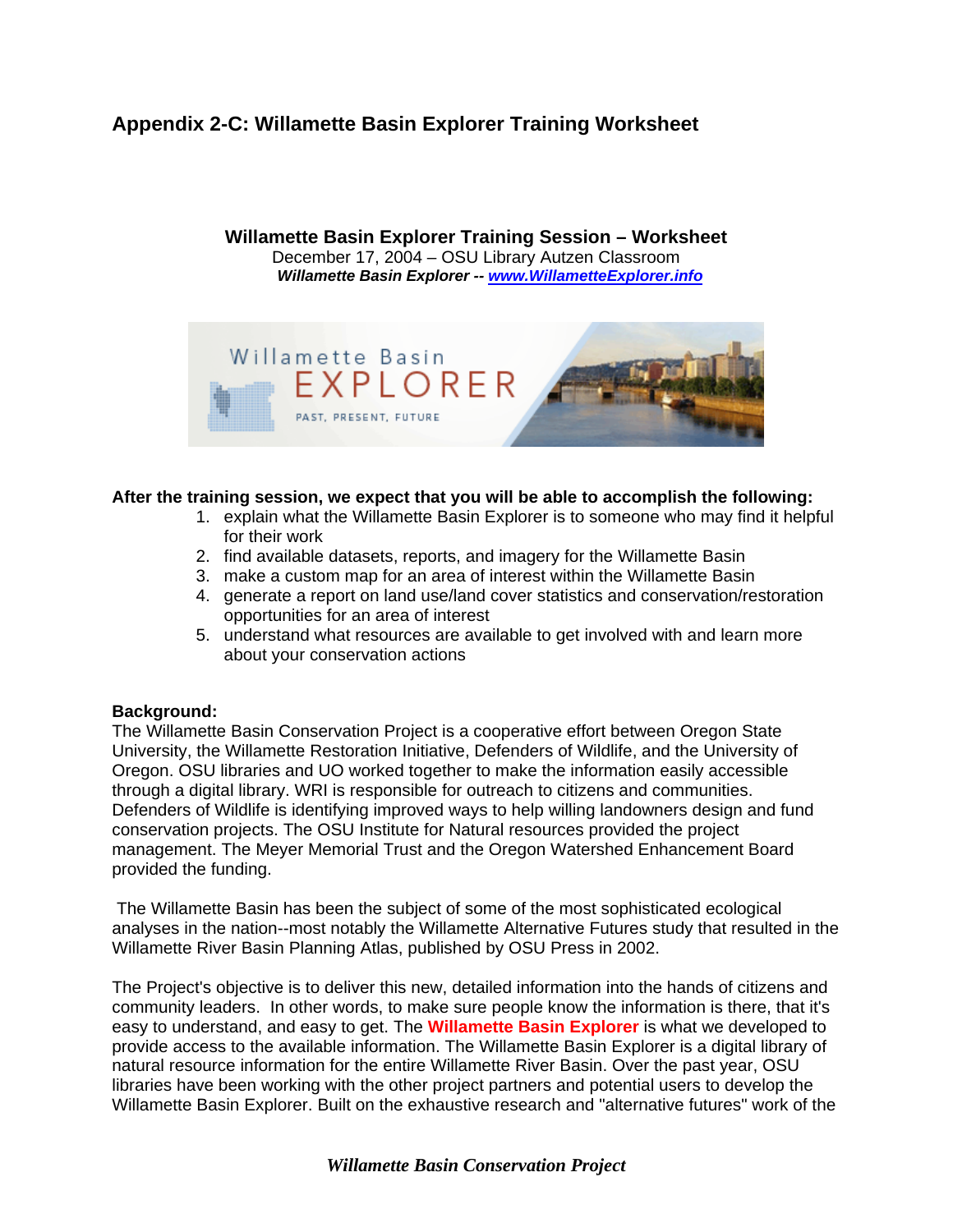Pacific Northwest Ecosystem Research Consortium (the people who created the Willamette River Basin Planning Atlas), this new digital library provides access to a much broader and ever-expanding collection of recent research, successful projects and general wisdom. We want this to be your best source for Willamette Basin landscape history, mapped data, planning guidance, conservation stories, photos, natural resource documents and reports, and links --- a rich collection of useful information to inform our collective efforts to improve the place we live.



*The home page:* 

- **1. Learning about the Willamette Story:** probably the most popular feature of the digital library is learning about the Willamette Basin's past, present and future through an inviting narrative that combines text, audio, and pictures. Be sure to look at the video that flys you through a part of the river basin from Eugene to Corvallis.
	- ❖ Willamette Basin Explorer home page
	- **↑ About this site<sup>[1](#page-1-0)</sup>**
	- **Willamette stories**
	- **Critical issues**

 $\overline{a}$ 

- **Photos and videos**
- **2. Navigation**: the Willamette Explorer has been designed to provide easy access to data, documents, photos, people resources, critical issues, etc.

<span id="page-1-0"></span><sup>&</sup>lt;sup>1</sup> Text highlighted in **bold red** are the actual names of the Willamette Basin Explorer buttons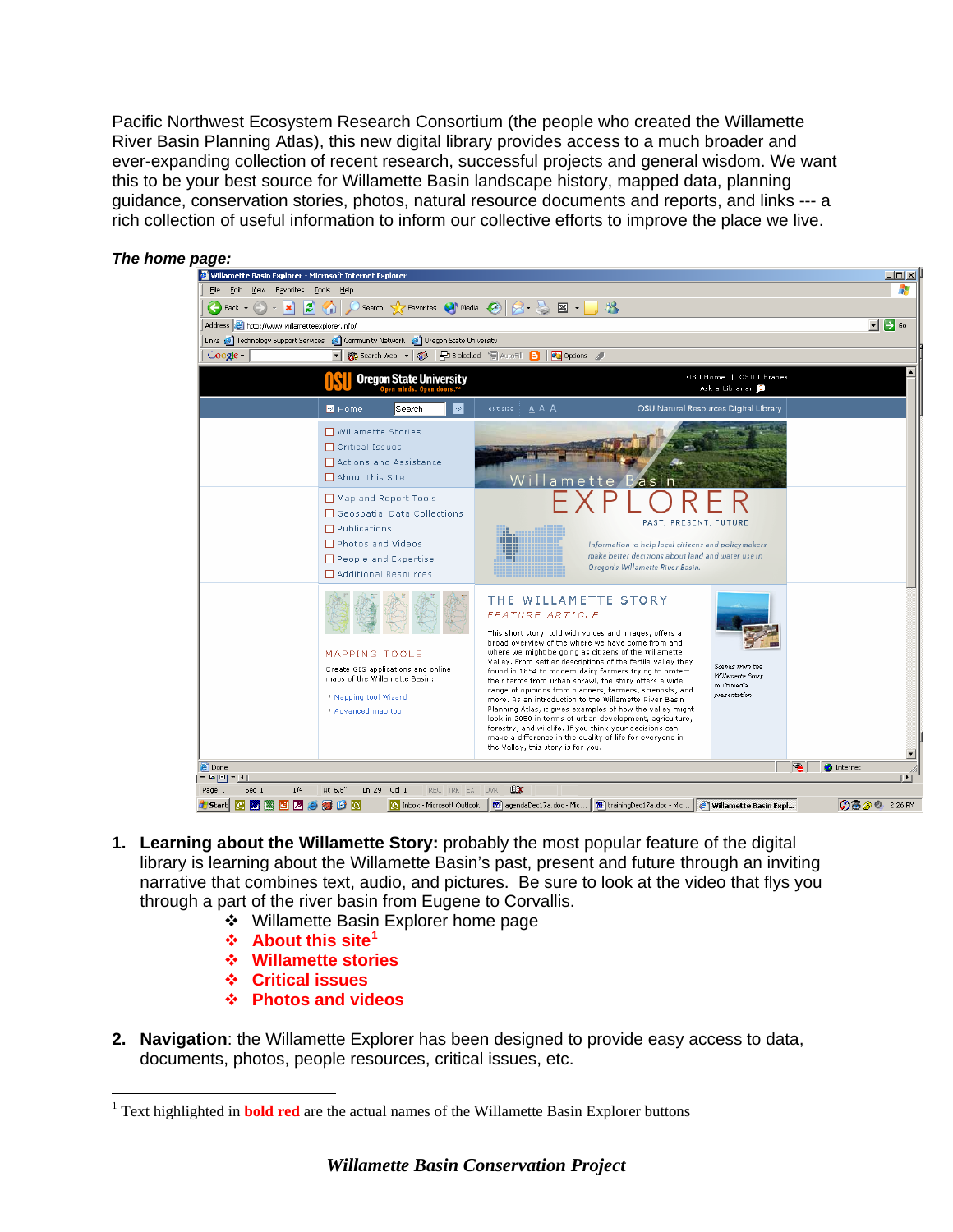- Using the search box
- Using the data button **geospatial data collections**
- $\div$  Reviewing the metadata
- Finding photographs **photos and videos**
- Accessing reports, documents, articles **publications**
- **EXALUARER** Knowing who to contact if you have a question or idea **people and expertise**

**3. Making a map**: the two mapping tools are a main feature of the Willamette Basin Explorer. The mapping tools are accessible from the **mapping and reporting tools** button on the home page. The mapping tools have been designed to help you create GIS applications and online maps for the Willamette Basin, as well as smaller areas within the basin.



Two views of the mapping tool will be demonstrated to accommodate the needs of novices and experts alike. For the novice, using the **[mapping tool wizard](http://willametteexplorer.info:8080/imf40619StandardWizard/osuInitializeMapToolWizard.jsp)** requires three easy steps. First, select what to map. We have made a selection of pre-built maps relating to the key issues of the Willamette River Basin. Second, choose where you want the map centered. You can enter an address, a place name like a city or town name, or you can select a region like a county or a watershed. Once you have selected what and where to map, you get a "live" map. With the "live" map, you can zoom in and out, turn on and off map layers, and identify map features. You can also print or email your map.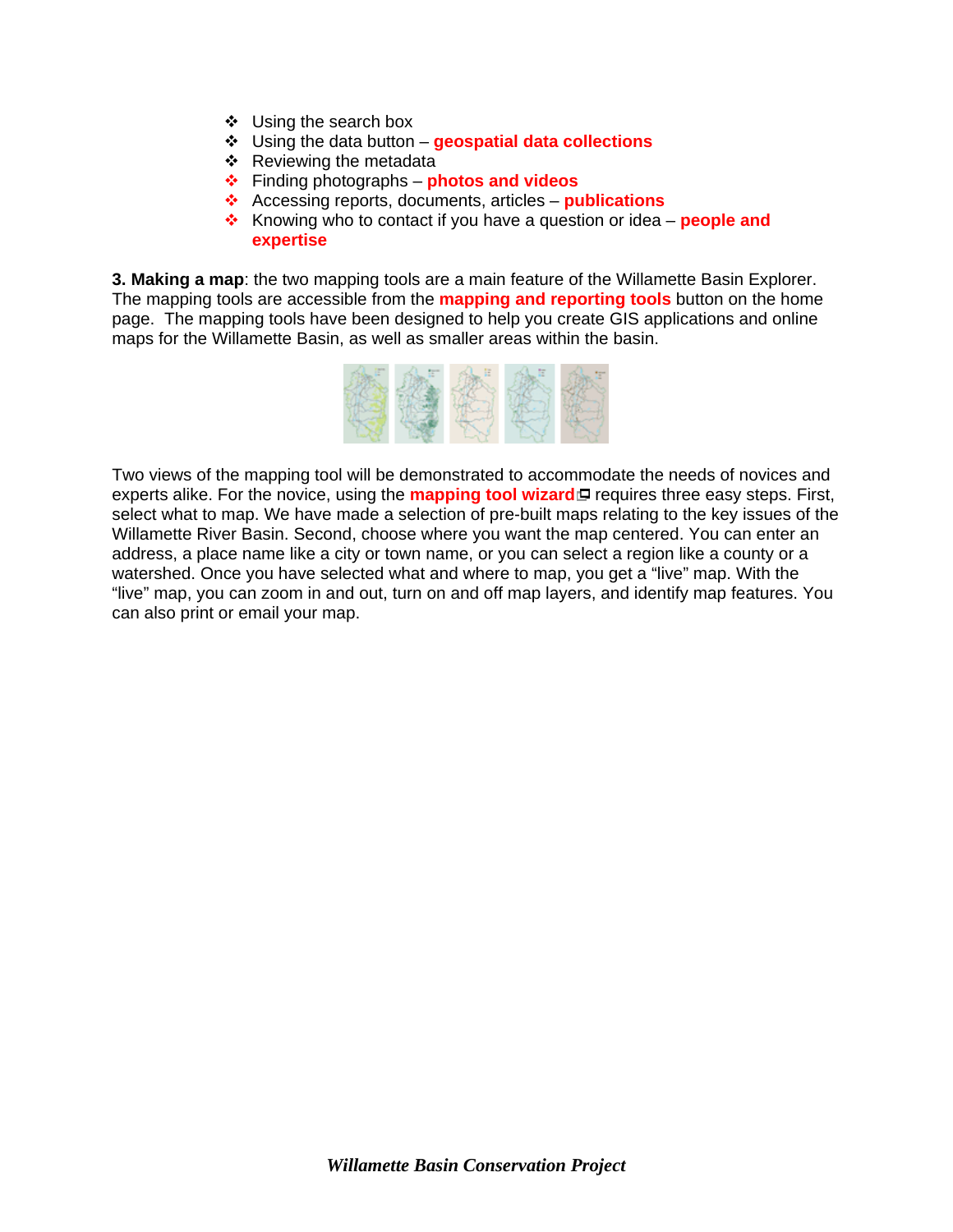

Use the **[Advanced map tool](http://willametteexplorer.info:8080/imf40619/imf.jsp?site=WRBAll3)** if you are familiar with basic GIS mapping techniques. You will be able to create maps using all available data layers and make use of the advanced tool set.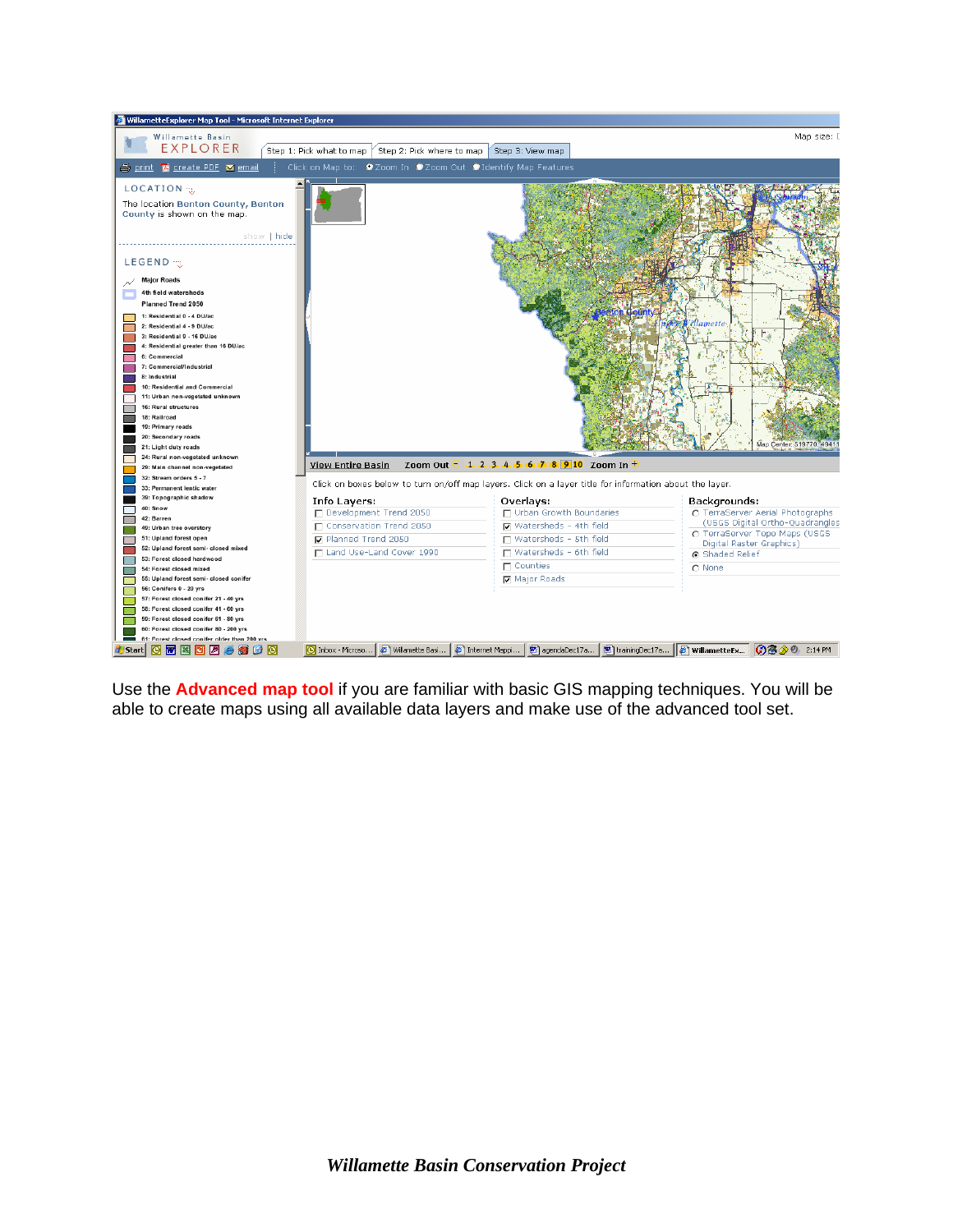

*overlay of restoration projects and 1990 demographics* 

**4. Generating a report:** the newest addition to the Willamette Basin Explorer is the reporting tool. The reporting tool is accessible from the **Map and report tools** button on the home page. With the reporting tool you can generate a report on land use/land cover statistics and conservation/restoration opportunities for an area of interest, between two areas of interest, or for the entire basin.

**5. Getting involved:** the **Actions and Assistance** button on the home page provides links to a list of agencies that can provide landowners and the interested citizens with information about natural resources regulations in the Willamette Basin and permits that are needed before moving ahead with conservation or restoration projects. Guidance on upslope, riparian and wetland, and in-channel stream restoration are also provided.